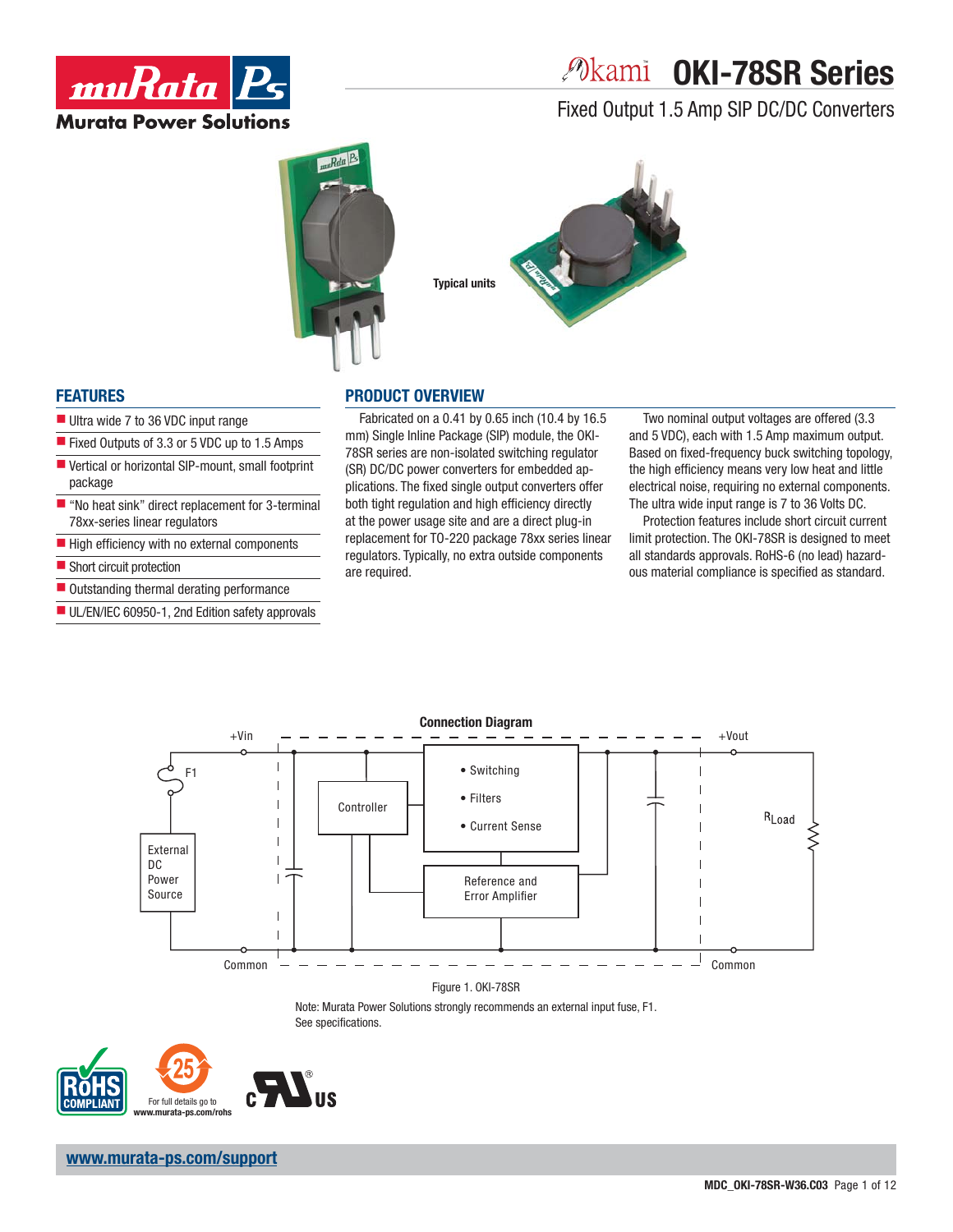Fixed Output 1.5 Amp SIP DC/DC Converters

| <b>FUNCTIONAL SPECIFICATIONS SUMMARY AND ORDERING GUIDE</b> |                        |               |                         |               |                          |        |                     |                  |                 |                     |      |                   |                                                                   |
|-------------------------------------------------------------|------------------------|---------------|-------------------------|---------------|--------------------------|--------|---------------------|------------------|-----------------|---------------------|------|-------------------|-------------------------------------------------------------------|
|                                                             | <b>Output</b>          |               |                         |               |                          | Input  |                     |                  |                 |                     |      |                   |                                                                   |
|                                                             |                        | <b>IOUT</b>   |                         | $R/N$ (mVp-p) | <b>Regulation (Typ.)</b> |        |                     |                  | I <sub>IN</sub> | IIN,                |      | <b>Efficiency</b> |                                                                   |
| <b>Root Model</b>                                           | <b>VOUT</b><br>(Volts) | (Amps<br>max) | <b>Power</b><br>(Watts) | Max.          | Line                     | Load   | VIN Nom.<br>(Volts) | Range<br>(Volts) | no load<br>(mA) | full load<br>(Amps) | Min. | Typ.              | Package<br>(1)                                                    |
| OKI-78SR-3.3/1.5-W36-C                                      | 3.3                    | 1.5           | 4.95                    | 40            | ±0.25%                   | ±0.25% | 24                  | 7-36             | 5               | 0.48                | 84%  | 85.5%             | $0.41 \times 0.65 \times 0.3$<br>$(10.4 \times 16.5 \times 7.62)$ |
| OKI-78SR-5/1.5-W36-C                                        | 5                      | .5            | '.5                     | 75            | ±0.25%                   | ±0.25% | 24                  | 7-36             | 5               | 0.69                | 89%  | 90.5%             | $0.41 \times 0.65 \times 0.3$<br>$(10.4 \times 16.5 \times 7.62)$ |

➀ Dimensions are in inches (mm).

➁ All specifications are at nominal line voltage, Vout = nominal and full load, +25 ˚C., with no external capacitor, unless otherwise noted.



#### **Product Label**

Because of the small size of these products, the product label contains a character-reduced code to indicate the model number and manufacturing date code. Not all items on the label are always used. Please note that the label differs from the product photograph on page 1. Here is the layout of the label: The label contains three rows of information:



Figure 2. Label Artwork Layout

First row – Murata Power Solutions logo Second row – Model number product code (see table) Third row – Manufacturing date code and revision level The manufacturing date code is four characters:

| <b>Model Number</b>     | <b>Product Code</b> |
|-------------------------|---------------------|
| OKI-78SR-3.3/1.5-W36-C  | 133115              |
| OKI-78SR-5/1.5-W36-C    | 150115              |
| OKI-78SR-3.3/1.5-W36H-C | I33115H             |
| OKI-78SR-5/1.5-W36H-C   | I50115H             |

First character – Last digit of manufacturing year, example 200**9** Second character – Month code (1 through  $9 =$  Jan-Sep;  $O, N, D = Oct, Nov, Dec)$ 

Third character – Day code (1 through  $9 = 1$  to  $9$ ,  $10 = 0$  and 11 through  $31 = A$  through  $Z$ )

Fourth character – Manufacturing information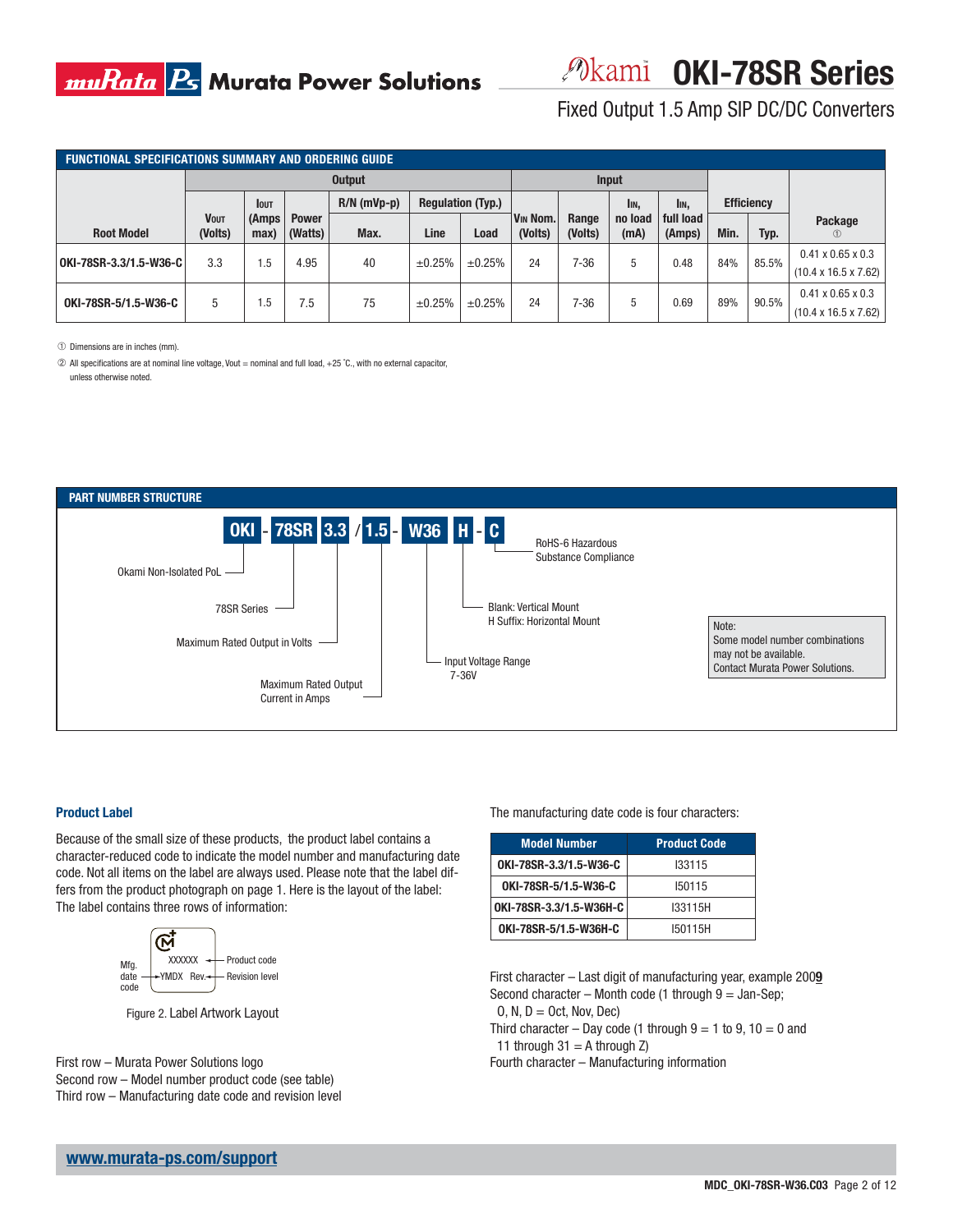| <b>Performance and Functional Specifications</b><br>All specifications are typical unless noted. See Note 1 |                                                                                      |  |  |  |  |  |  |
|-------------------------------------------------------------------------------------------------------------|--------------------------------------------------------------------------------------|--|--|--|--|--|--|
| Input                                                                                                       |                                                                                      |  |  |  |  |  |  |
| Input Voltage Range                                                                                         | See Ordering Guide.                                                                  |  |  |  |  |  |  |
| <b>Recommended External Fuse</b>                                                                            | 2 Amps fast blow                                                                     |  |  |  |  |  |  |
| Reverse Polarity Protection (Note 9)                                                                        | None. Install an external fuse.                                                      |  |  |  |  |  |  |
| Isolation (note 5)                                                                                          | Not isolated. The input and output share a<br>common return.                         |  |  |  |  |  |  |
| Start-Up Voltage                                                                                            | <b>NA</b>                                                                            |  |  |  |  |  |  |
| Undervoltage Shutdown                                                                                       | NА                                                                                   |  |  |  |  |  |  |
| Overvoltage Shutdown                                                                                        | None                                                                                 |  |  |  |  |  |  |
| Internal Input Filter Type                                                                                  | Capacitive                                                                           |  |  |  |  |  |  |
| Input Current:                                                                                              |                                                                                      |  |  |  |  |  |  |
| <b>Full Load Conditions</b>                                                                                 | See Ordering Guide                                                                   |  |  |  |  |  |  |
| <b>Inrush Transient</b>                                                                                     | 0.16A <sup>2</sup> Sec.                                                              |  |  |  |  |  |  |
| Shutdown Mode (Off, UV, OT)                                                                                 | 1 <sub>mA</sub>                                                                      |  |  |  |  |  |  |
| Output in Short Circuit                                                                                     | 5 <sub>mA</sub>                                                                      |  |  |  |  |  |  |
| No Load                                                                                                     | 5 <sub>mA</sub>                                                                      |  |  |  |  |  |  |
|                                                                                                             | 0.8 Amps (OKI-78SR-3.3/1.5-W36)                                                      |  |  |  |  |  |  |
| Low Line (Vin=Vmin, Vout=nom)                                                                               | 1.16 Amps (OKI-78SR-5/1.5-W36)                                                       |  |  |  |  |  |  |
| Reflected (Back) Ripple Current<br>(Note 2)                                                                 | 10 mA pk-pk (OKI-78SR-3.3/1.5-W36)<br>49 mA pk-pk (OKI-78SR-5/1.5-W36)               |  |  |  |  |  |  |
|                                                                                                             | <b>Output</b>                                                                        |  |  |  |  |  |  |
| <b>Output Voltage</b>                                                                                       | See Ordering Guide                                                                   |  |  |  |  |  |  |
| <b>Output Current Range</b>                                                                                 | 0 to 1.5 Amps                                                                        |  |  |  |  |  |  |
| Minimum Loading (Note 11)                                                                                   | No minimum load                                                                      |  |  |  |  |  |  |
|                                                                                                             | 5.15 Watts (OKI-78SR-3.3/1.5-W36)                                                    |  |  |  |  |  |  |
| Maximum Output Power                                                                                        | 7.8 Watts (OKI-78SR-5/1.5-W36)                                                       |  |  |  |  |  |  |
| Accuracy (50% load)                                                                                         | $\pm$ 4 % of Vnom                                                                    |  |  |  |  |  |  |
| Overvoltage Protection (Note 7)                                                                             | None                                                                                 |  |  |  |  |  |  |
| <b>Temperature Coefficient</b>                                                                              | $\pm 0.02\%$ per °C. of Vout range                                                   |  |  |  |  |  |  |
| Ripple/Noise (20 MHz bandwidth)                                                                             | See Ordering Guide and note 11                                                       |  |  |  |  |  |  |
| Line/Load Regulation                                                                                        | See Ordering Guide and note 10                                                       |  |  |  |  |  |  |
| Efficiency                                                                                                  | See Ordering Guide and performance graphs                                            |  |  |  |  |  |  |
| Maximum Capacitive Loading                                                                                  |                                                                                      |  |  |  |  |  |  |
| Cap-ESR=0.001 to 0.01 Ohms                                                                                  | 300 µF                                                                               |  |  |  |  |  |  |
| $Cap-ESR > 0.01 Ohms$                                                                                       | 3300 µF                                                                              |  |  |  |  |  |  |
| Current Limit Inception (98% of Vout                                                                        | 3.5 Amps                                                                             |  |  |  |  |  |  |
| setting, after warm up)                                                                                     |                                                                                      |  |  |  |  |  |  |
| Short Circuit Mode (Notes 6, 11)                                                                            |                                                                                      |  |  |  |  |  |  |
| <b>Short Circuit Current Output</b>                                                                         | 10 mA<br>Hiccup autorecovery upon overload removal.                                  |  |  |  |  |  |  |
| <b>Protection Method</b>                                                                                    | (Note 8)                                                                             |  |  |  |  |  |  |
| <b>Short Circuit Duration</b>                                                                               | Continuous, no damage (output shorted to<br>ground)                                  |  |  |  |  |  |  |
| Prebias Startup                                                                                             | The converter will start up if the external output<br>voltage is less than Vnominal. |  |  |  |  |  |  |
| <b>Dynamic Characteristics</b>                                                                              |                                                                                      |  |  |  |  |  |  |
| Dynamic Load Response (50% to 100% load step, no external caps)                                             |                                                                                      |  |  |  |  |  |  |
| $di/dt = 1$ A/ $\mu$ Sec                                                                                    | 25 µSec settling time to within ±2% of final value                                   |  |  |  |  |  |  |
| Peak deviation                                                                                              | 100 mV                                                                               |  |  |  |  |  |  |
| <b>Switching Frequency</b>                                                                                  | <b>500 KHz</b>                                                                       |  |  |  |  |  |  |

*Pokami* OKI-78SR Series

Fixed Output 1.5 Amp SIP DC/DC Converters

| <b>Environmental</b>                                 |                                                                                   |            |  |  |  |  |  |
|------------------------------------------------------|-----------------------------------------------------------------------------------|------------|--|--|--|--|--|
| Calculated MTBF (Note 4)                             | Ambient Temp.                                                                     | Hours      |  |  |  |  |  |
| OKI-78SR-3.3/1.5-W36-C                               | $+25^{\circ}C$                                                                    | 78,721,000 |  |  |  |  |  |
| Telecordia method (4a)                               | $+40^{\circ}$ C                                                                   | 59,017,000 |  |  |  |  |  |
| OKI-78SR-3.3/1.5-W36-C                               | $+25^{\circ}$ C                                                                   | 14,587,000 |  |  |  |  |  |
| MIL-HDBK-217N2 method (4b)                           | $+40^{\circ}$ C<br>9,814,000                                                      |            |  |  |  |  |  |
| <b>Operating Ambient Temperature Range</b>           |                                                                                   |            |  |  |  |  |  |
| Full power, with derating [3]                        | $-40$ to $+85^{\circ}$ C. see derating curves.                                    |            |  |  |  |  |  |
| Storage Temperature Range                            | $-55$ to $+125$ °C.                                                               |            |  |  |  |  |  |
| <b>Relative Humidity</b>                             | to $85\%/+85$ °C.                                                                 |            |  |  |  |  |  |
|                                                      | <b>Physical</b>                                                                   |            |  |  |  |  |  |
| <b>Outline Dimensions</b>                            | See Mechanical Specifications [11]                                                |            |  |  |  |  |  |
| Weight                                               | 0.07 ounces (2 grams)                                                             |            |  |  |  |  |  |
|                                                      | Certified to UL/cUL 60950-1                                                       |            |  |  |  |  |  |
| Safety                                               | CSA-C22.2 No. 60950-1                                                             |            |  |  |  |  |  |
|                                                      | IEC/EN 60950-1, 2nd Edition                                                       |            |  |  |  |  |  |
| <b>Absolute Maximum Ratings</b>                      |                                                                                   |            |  |  |  |  |  |
| Input Voltage, Continuous or transient 36 Volts max. |                                                                                   |            |  |  |  |  |  |
| <b>Input Reverse Polarity Protection</b>             | None, Install external fuse.                                                      |            |  |  |  |  |  |
| <b>Output Current</b>                                | Current-limited. Devices can withstand sustained<br>short circuit without damage. |            |  |  |  |  |  |
| <b>Storage Temperature</b>                           | $-40$ to $+125$ deg. C.                                                           |            |  |  |  |  |  |

#### **Specification Notes:**

(1) All specifications are typical unless noted. General conditions for Specifications are  $+25$  deg.C ambient temperature, Vin=nominal, Vout=nominal, full rated load. Adequate airflow must be supplied for extended testing under power. See Derating curves.

All models are tested and specified with no external capacitors. All models are stable and regulate within spec under no-load conditions.

- (2) Input Back Ripple Current is tested and specified over a 5 Hz to 20 MHz bandwidth. Input filtering is  $C$ in=2 x 100 μF, Cbus=1000 μF, Lbus=1 μH. All caps are low ESR types.
- (3) Note that Maximum Power Derating curves indicate an average current at nominal input voltage. At higher temperatures and/or lower airflow, the DC/DC converter will tolerate brief full current outputs if the total RMS current over time does not exceed the Derating curve. All Derating curves are presented near sea level altitude. Be aware of reduced power dissipation with increasing altitude.
- (4a) Mean Time Before Failure is calculated using the Telcordia (Belcore) SR-332 Method 1, Case 3, ground fixed conditions, Tpcboard=+25 ˚C, full output load, natural air convection.
- (4b) Mean Time Before Failure is calculated using the MIL-HDBK-217N2 method, ground benign, +25ºC., full output load, natural convection.
- (5) The input and output are not isolated. They share a single COMMON power and signal return.
- (6) Short circuit shutdown begins when the output voltage degrades approximately 2% from the selected setting. Output current limit and short circuit protection are non-latching. When the overcurrent fault is removed, the converter will immediately recover.
- (7) The output is not intended to sink appreciable reverse current.
- (8) "Hiccup" overcurrent operation repeatedly attempts to restart the converter with a brief, full-current output. If the overcurrent condition still exists, the restart current will be removed and then tried again. This short current pulse prevents overheating and damaging the converter.
- (9) Input Fusing: If reverse polarity is accidentally applied to the input, to ensure reverse input protection, always connect an external input fast-blow fuse in series with the +Vin input. Use approximately twice the full input current rating with nominal input voltage.
- (10) Regulation specifications describe the deviation as the line input voltage or output load current is varied from a nominal midpoint value to either extreme.
- (11) Output noise may be further reduced by installing an external filter. Do not exceed the maximum output capacitance. At zero output current and no external capacitor, the output may contain low frequency components which exceed the ripple specification. The output may be operated indefinitely with no load.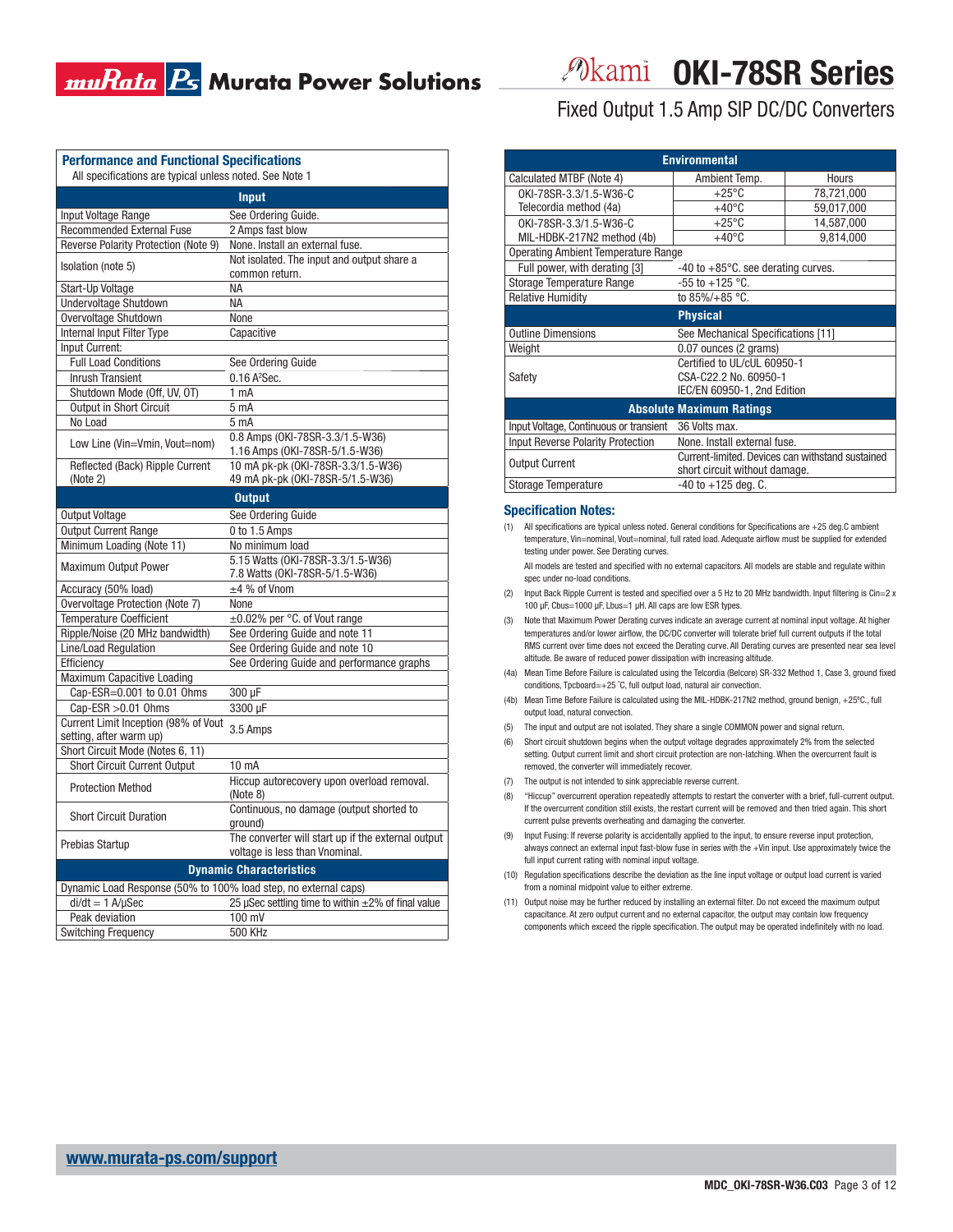

*Pokami* OKI-78SR Series

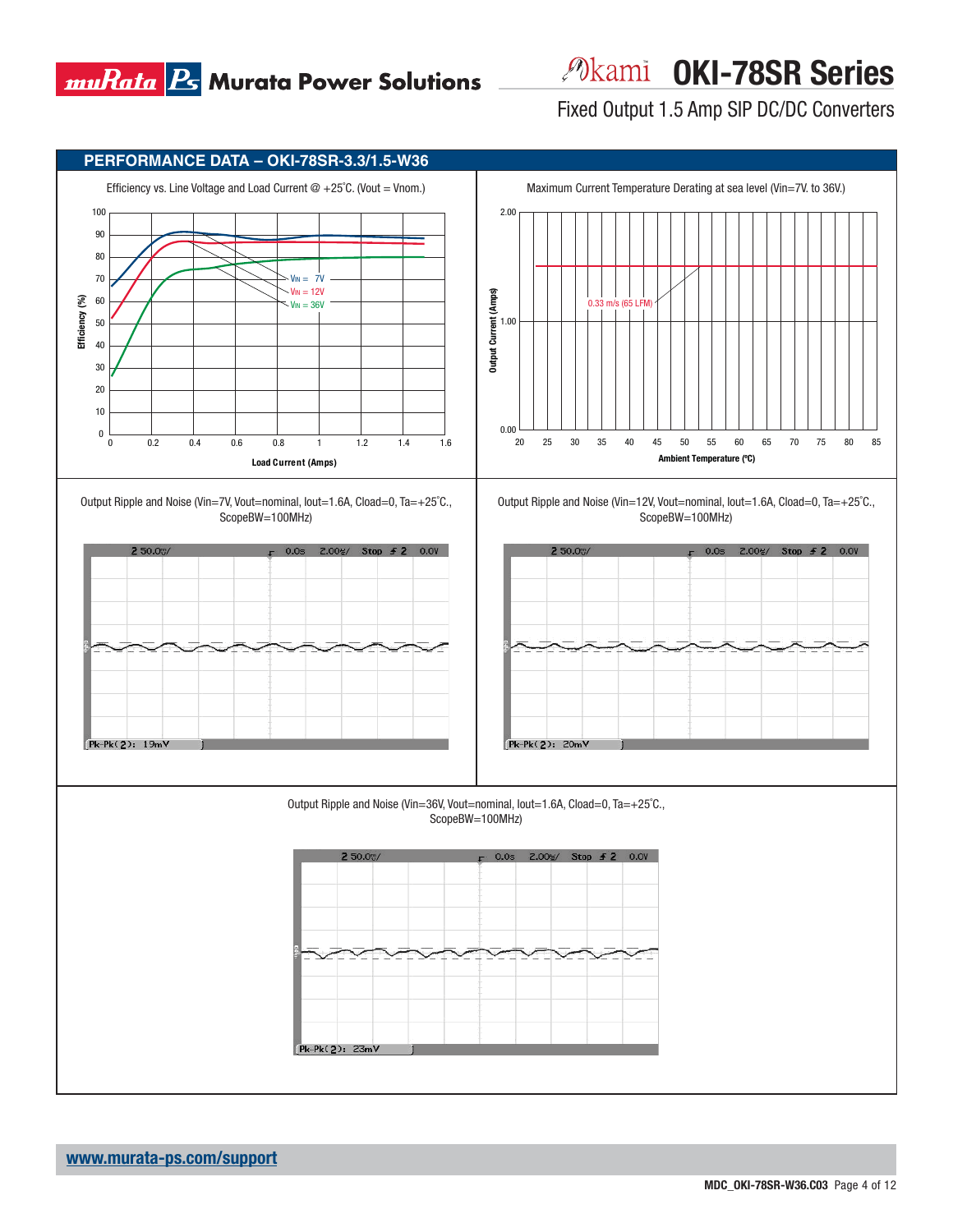*Pokami* OKI-78SR Series

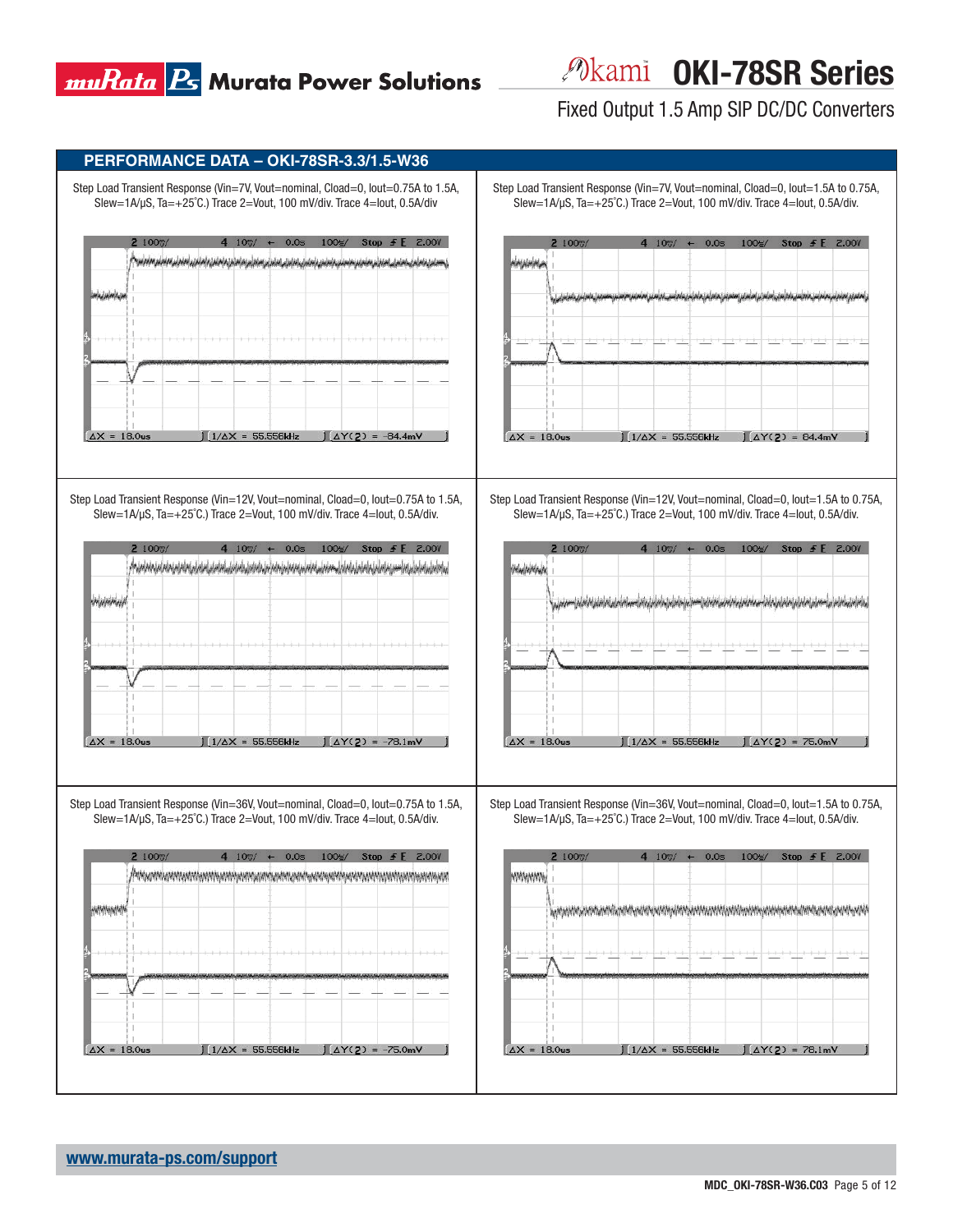

*Pokami* OKI-78SR Series

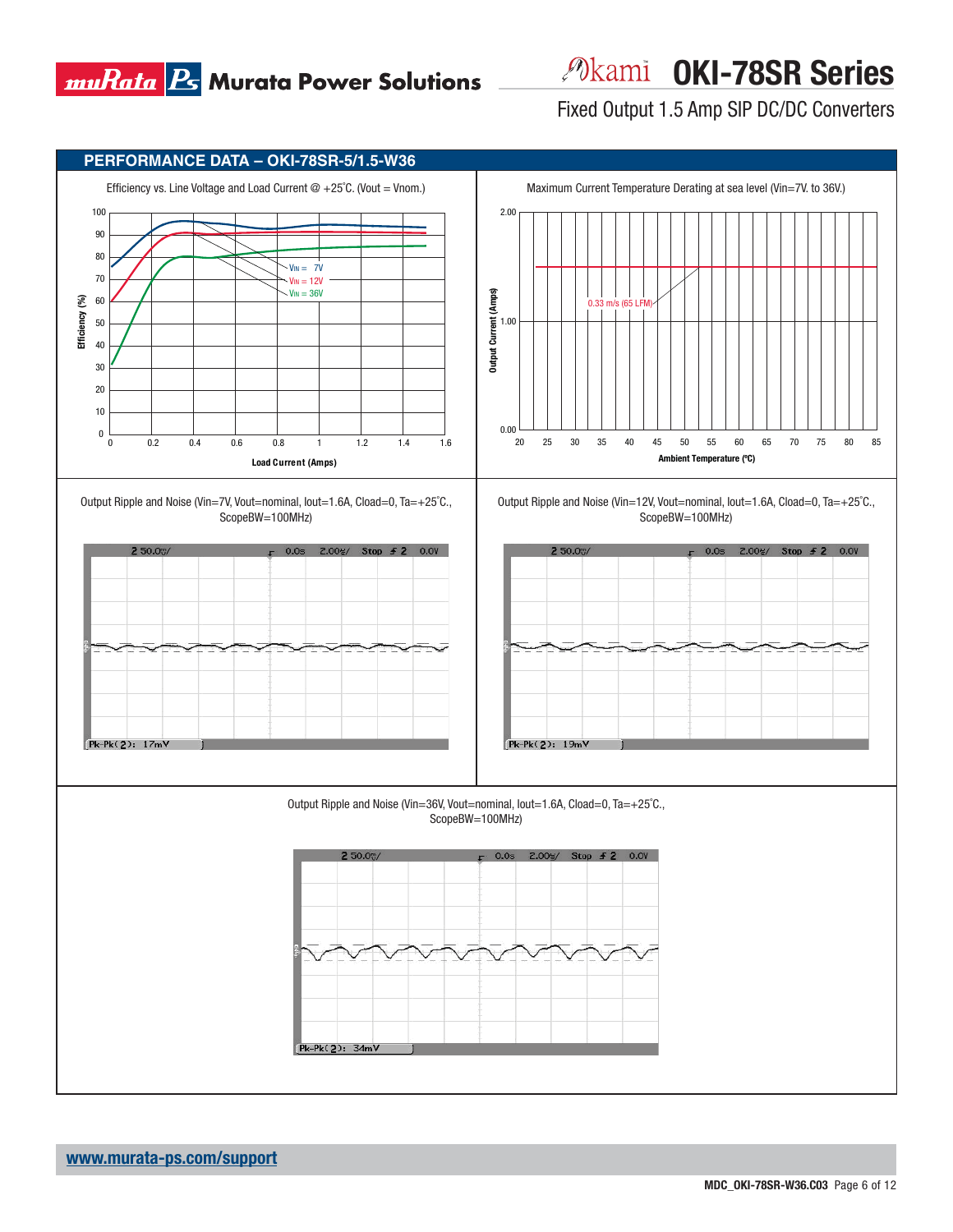*P***kami OKI-78SR Series** 

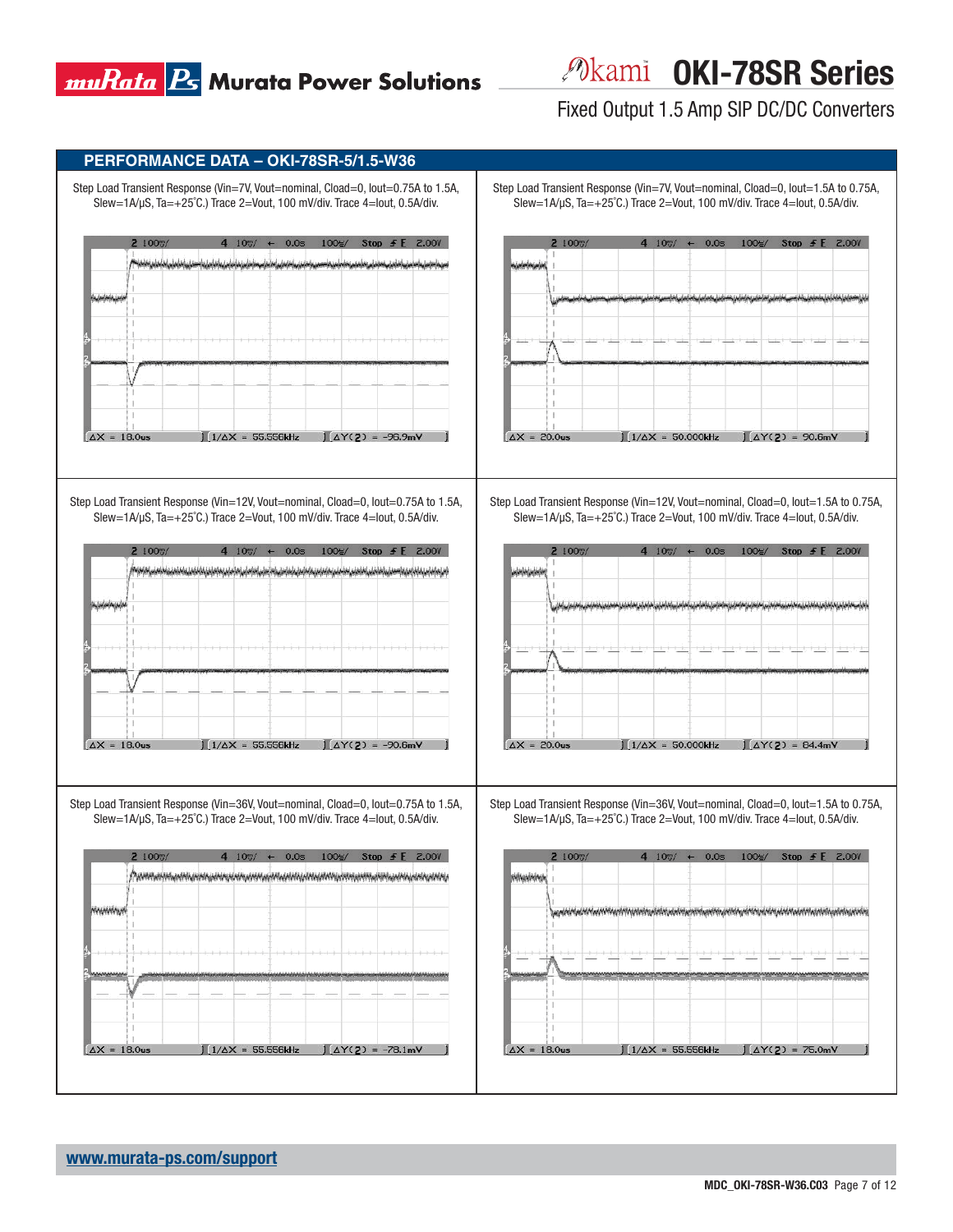*P***kami OKI-78SR Series** 

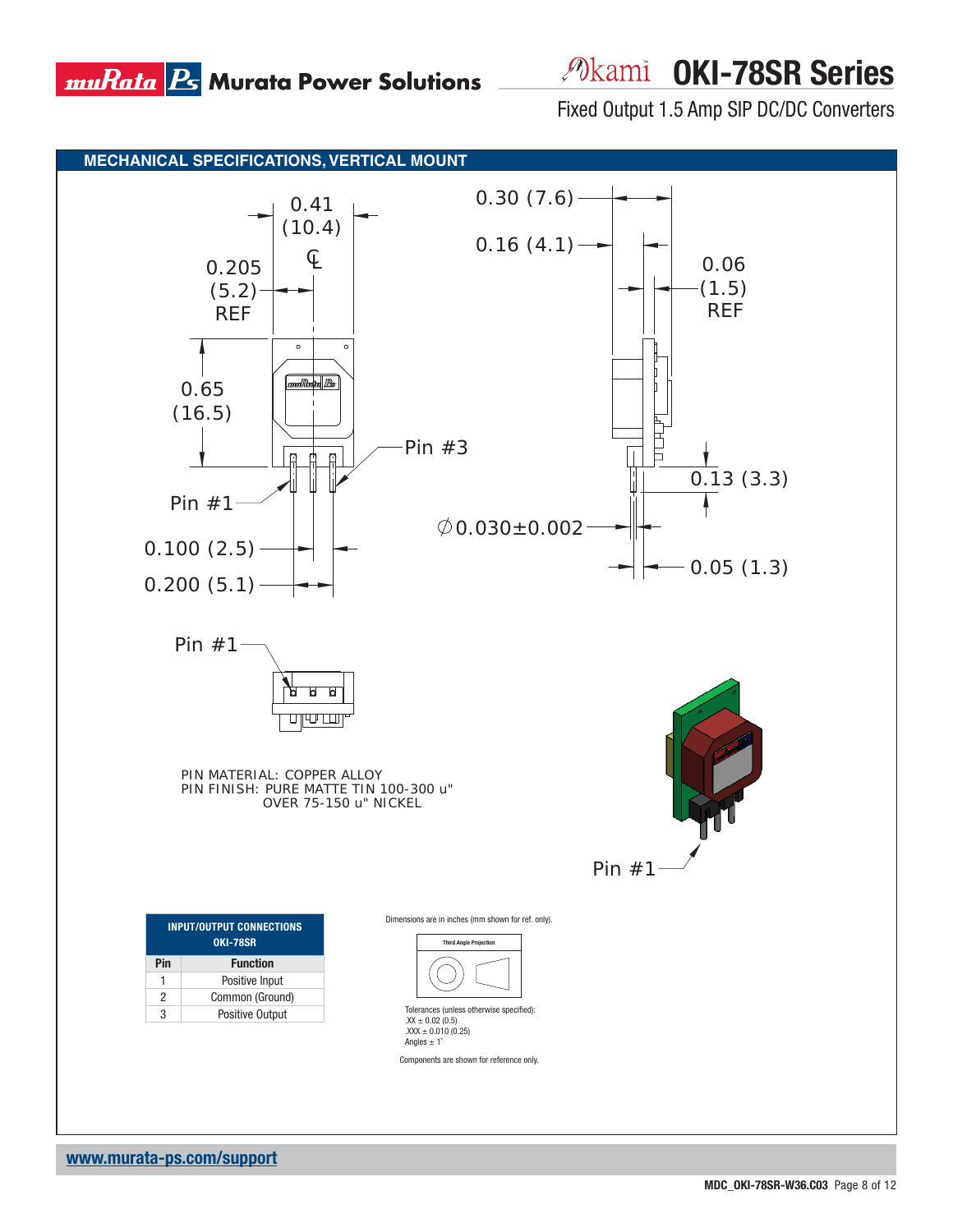

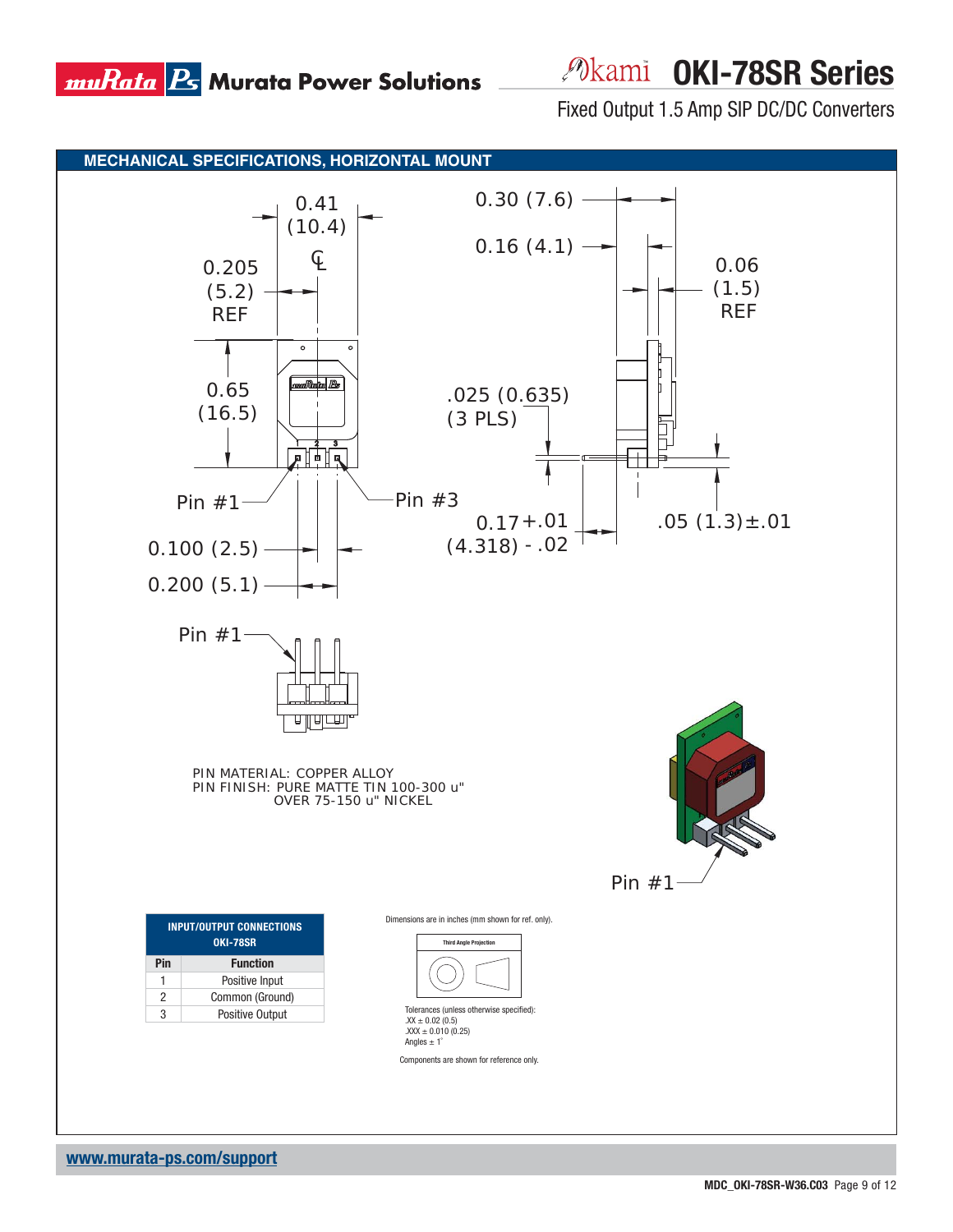

# *Pokami* OKI-78SR Series

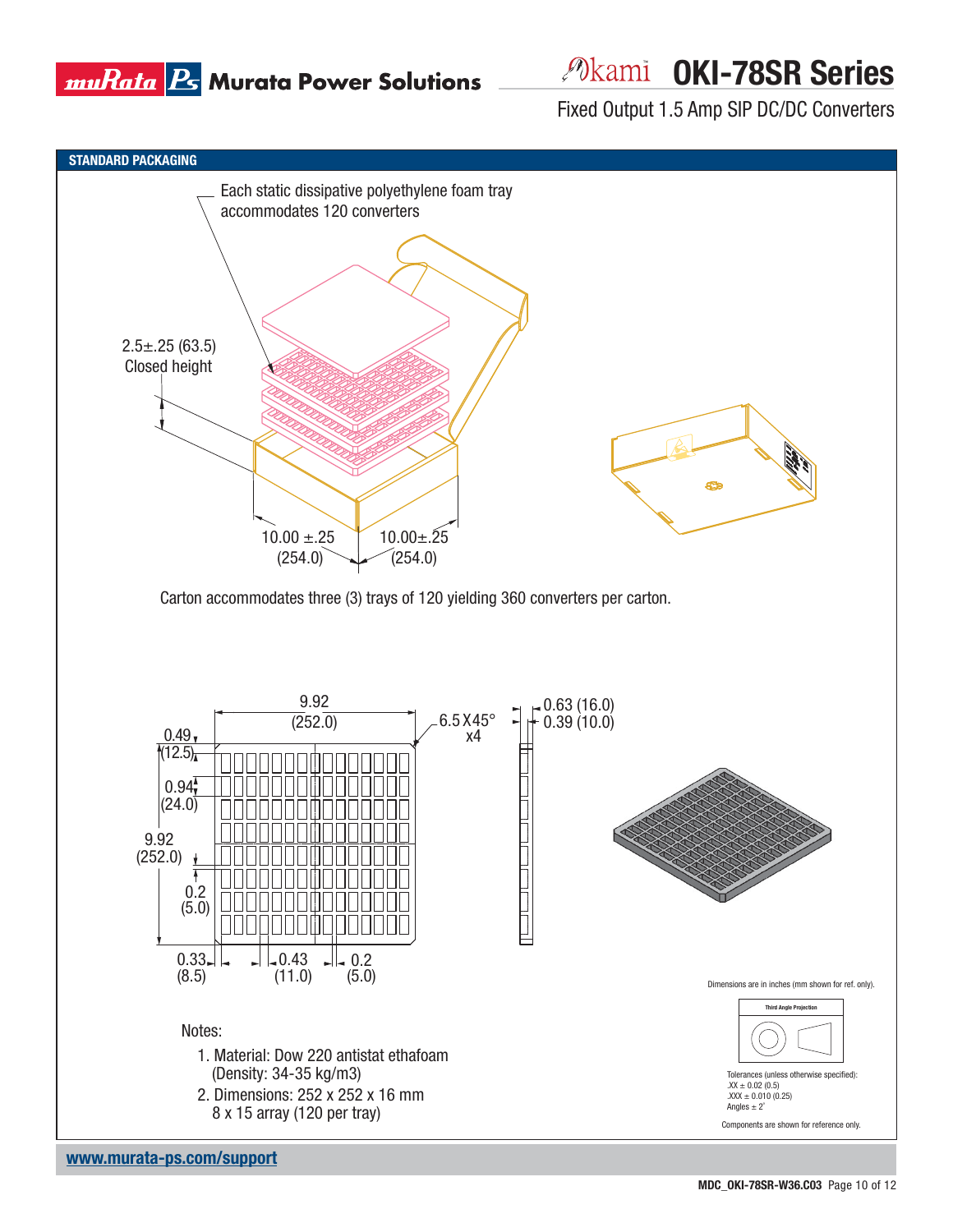## muRata <mark>Ps</mark> Murata Power Solutions

*P***kami OKI-78SR Series** 

Fixed Output 1.5 Amp SIP DC/DC Converters

#### **TECHNICAL NOTES**

#### **Input Fusing**

Certain applications and/or safety agencies may require fuses at the inputs of power conversion components. Fuses should also be used when there is the possibility of sustained input voltage reversal which is not current-limited. For greatest safety, we recommend a fast blow fuse installed in the ungrounded input supply line.

The installer must observe all relevant safety standards and regulations. For safety agency approvals, install the converter in compliance with the end-user safety standard.

#### **Recommended Input Filtering**

The user must assure that the input source has low AC impedance to provide dynamic stability and that the input supply has little or no inductive content, including long distributed wiring to a remote power supply. The converter will operate with no additional external capacitance if these conditions are met.

For best performance, we recommend installing a low-ESR capacitor immediately adjacent to the converter's input terminals. The capacitor should be a ceramic type such as the Murata GRM32 series or a polymer type. Initial suggested capacitor values are 10 to 22 μF, rated at twice the expected maximum input voltage. Make sure that the input terminals do not go below the undervoltage shutdown voltage at all times. More input bulk capacitance may be added in parallel (either electrolytic or tantalum) if needed.

#### **Recommended Output Filtering**

The converter will achieve its rated output ripple and noise with no additional external capacitor. However, the user may install more external output capacitance to reduce the ripple even further or for improved dynamic response. Again, use low-ESR ceramic (Murata GRM32 series) or polymer capacitors. Initial values of 10 to 47 μF may be tried, either single or multiple capacitors in parallel. Mount these close to the converter. Measure the output ripple under your load conditions.

Use only as much capacitance as required to achieve your ripple and noise objectives. Excessive capacitance can make step load recovery sluggish or possibly introduce instability. Do not exceed the maximum rated output capacitance listed in the specifications.

#### **Input Ripple Current and Output Noise**

All models in this converter series are tested and specified for input reflected ripple current and output noise using designated external input/output components, circuits and layout as shown in the following figures. The Cbus and Lbus components simulate a typical DC voltage bus. Please note that the values of Cin, Lbus and Cbus will vary according to the specific converter model.



Figure 3 Measuring Input Ripple Current



Figure 4. Measuring Output Ripple and Noise (PARD)